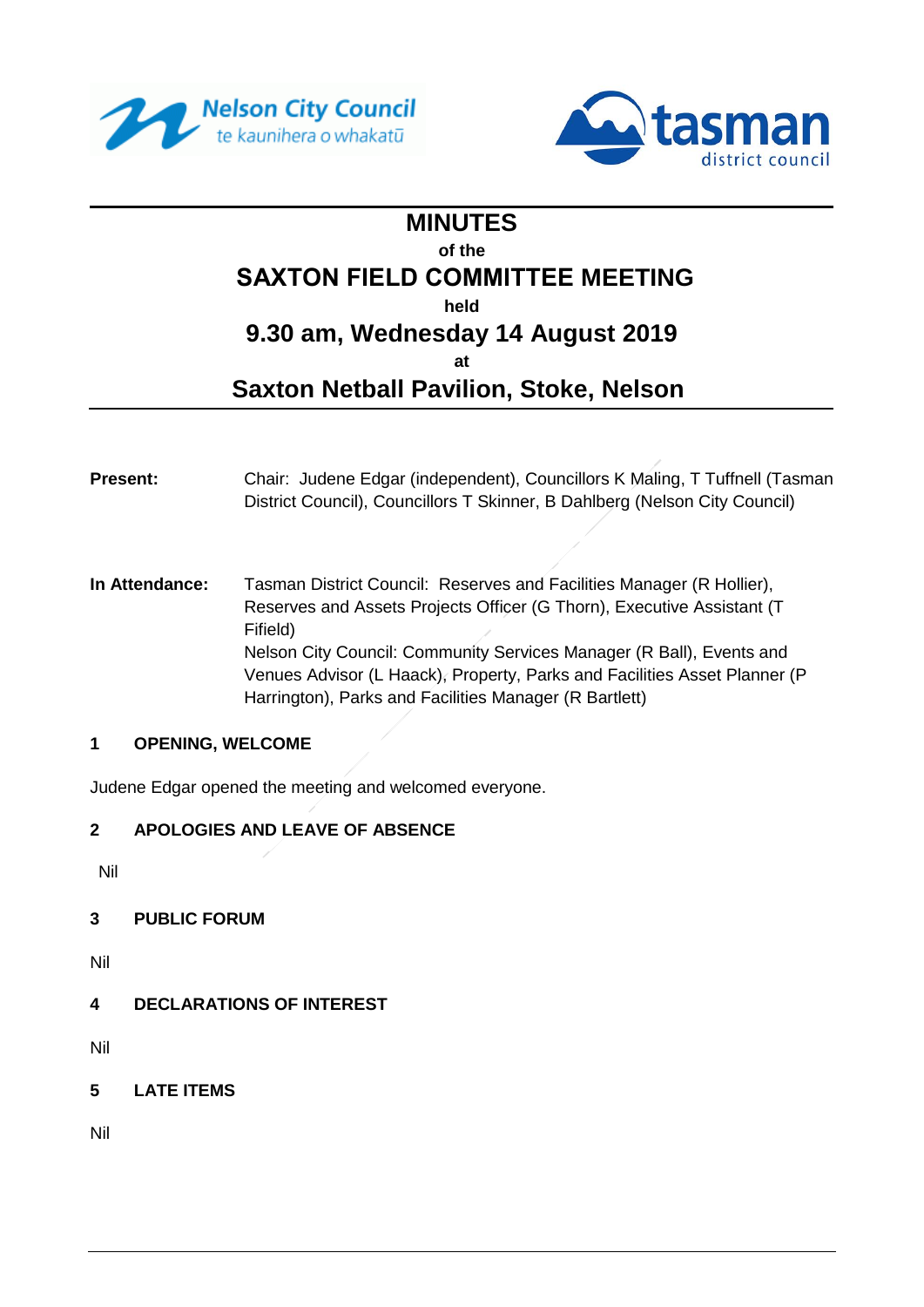#### **6 CONFIRMATION OF MINUTES**

#### **Moved Cr Tuffnell/Cr Dahlberg SFC19-08-01**

**That the minutes of the Saxton Field Committee meeting held on Wednesday, 22 May 2019, be confirmed as a true and correct record of the meeting.**

#### **CARRIED**

#### **7 PRESENTATIONS**

Nil

#### **8 REPORTS**

#### **8.1 Saxton Field Activity Report**

Richard Hollier, Reserves and Facilities Manager, and Paul Harrington, Property, Parks and Facilities Asset Planner spoke to the report which updated the Committee on the progress of the following projects:

#### **Capital Projects 2018/19 update:**

#### *Mountain bike track development*

It was noted there is a memorial planting in an area next to Saxton Creek. Council staff have worked with Marsden House to ensure no disruption to the memorial planting.

#### **Capital Projects 2019/20 update:**

#### *Athletics track resurfacing*

The new surface should last for 10 plus years.

#### *Champion Drive/Saxton Field link road – Stage 2*

Stage 2 of the link road will connect to Saxton Road and will provide extra parking next to the pond.

#### *Alliance Green – stage 1 drainage and irrigation design*

Council are currently investigating some providers for design of the irrigation and drainage. There will be a future project involving looking at the car parking and toilets. It was noted that Nelson Regional Sewerage Business Unit is looking at reusing wastewater that is treated to a higher level.

The financial position of Nelson Cricket was raised and Council will be assessing the financial review that is currently being undertaken. It was noted that development of the facilities is outside of this.

Roger Ball, Community Services Manager, gave an update on the upcoming Baydreams Festival. He said the email decision which was circulated to the Committee, was adopted at a Nelson City Council meeting on 8 August. The decision sought approval for camping under the Reserves Act at Saxton Field:

- as per last year, 3,500 campers will be allowed to camp at Saxton Field;
- the carpark was shifted to Alliance Green.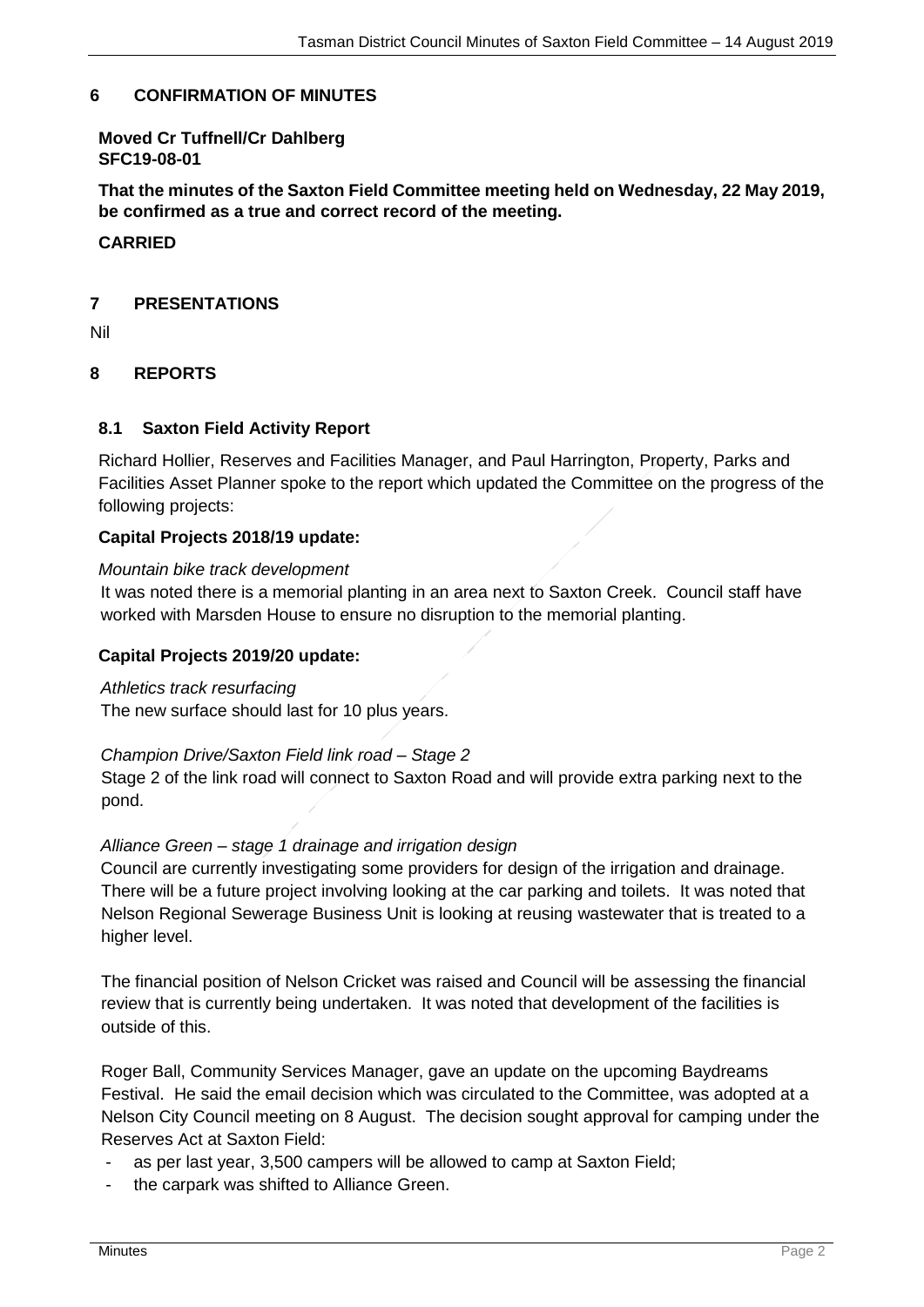Mr Ball will circulate the report to the Committee.

#### **Moved Cr Maling/Cr Dahlberg SFC19-08-1**

## **That the Saxton Field Committee receives the Saxton Field Activity Report RSFC19-08-01. CARRIED**

#### **8.2 Saxton Field Reserve Management Plan Review**

Mr Hollier spoke to the report which sought the Committee's agreement to publicly notify an invitation for suggestion/ideas for inclusion in a Draft Saxton Field Reserve Management Plan in October 2019. The report also sought the Committee's endorsement of the proposed plan review process.

Rob Greenaway of Rob Greenaway and Associates was in attendance and said he would be preparing the Saxton Field Reserve Management Plan. He said he needs to review the current Plan and there will need to be a degree of flexibility in the new Plan.

The Committee noted they would like to see engagement with youth, older people, residents, schools, sports clubs and users. Mr Greenaway suggested hosting two sessions – one with all the sports groups and then a neighbours drop in session.

It was advised that having iwi involvement from day one will help the project. It was noted that Nelson City Council have an iwi-Council advisory group.

Discussion ensued around considering if the buildings within Saxton Field could be used in a civil defence emergency and that this should be included in the new Plan.

#### **Moved Cr Skinner/Cr Maling SFC19-08-2**

**That the Saxton Field Committee:**

- **1 receives the Saxton Field Reserve Management Plan Review Report RSFC19-08-2; and**
- **2 agrees that the areas of land to be covered by the Draft Plan includes all reserves and other land owned or administered by Tasman District and Nelson City Councils within Saxton Field, as shown on the map contained in Attachment 2 to this report; and**
- **3 agrees that, in terms of Section 41(5A) of the Reserves Act 1977, written suggestions on the proposed Plan would materially assist in its preparation; and**
- **4 agrees to publicly notify, pursuant to Section 41 of the Reserves Act 1977, an invitation for suggestions/ideas for inclusion in a Draft Saxton Field Reserve Management Plan (Draft Plan) in October 2019; and**
- **5 instructs staff to prepare background information on Saxton Field reserves for display on Nelson City and Tasman District Councils' websites and offices, to assist the public consultation processes associated with the Reserve Management Plan review; and**
- **6 agrees that a public notice inviting suggestions/ideas for inclusion in a Draft Saxton Field Reserve Management Plan be published on 4 October 2019, stating that suggestions may be made up until 16 December 2019.**

**CARRIED**